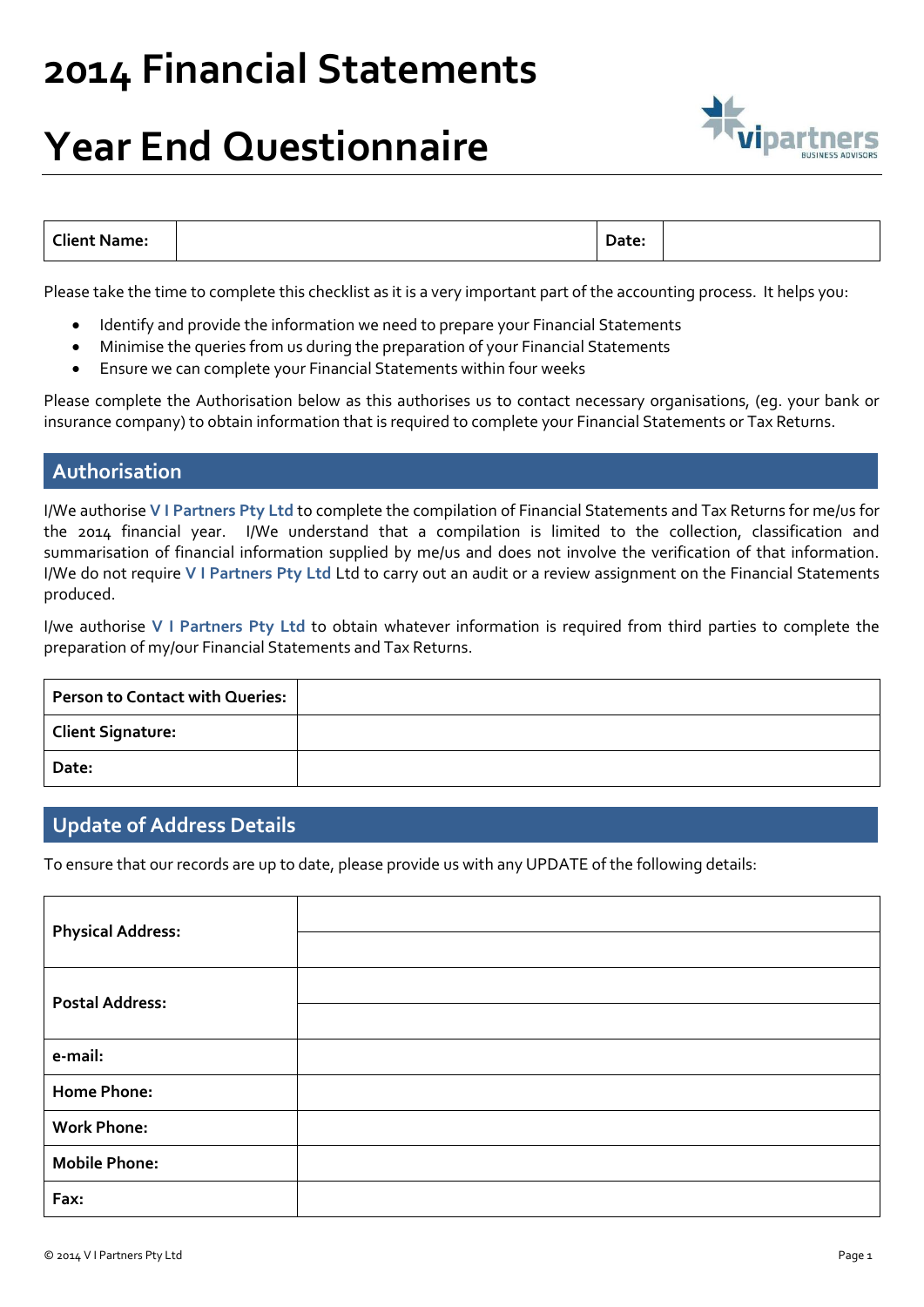## **Year End Questionnaire**



| 1. First Time Financial Statements & Tax Returns                                                                                                                                                                    | Yes        | <b>No</b> | N/A |
|---------------------------------------------------------------------------------------------------------------------------------------------------------------------------------------------------------------------|------------|-----------|-----|
| If we are preparing your accounts for the first time, please provide copies of your last<br>Financial Statements, Tax Returns, and ATO Notices of Assessment.                                                       |            |           |     |
| Computerised Accounts (Note: you do not need to fill this in if you are using<br>2.<br><b>XERO)</b>                                                                                                                 | <b>Yes</b> | <b>No</b> | N/A |
| Please provide a copy of your computerised data file.                                                                                                                                                               |            |           |     |
| Name of Program: (i.e. MYOB or QuickBooks)                                                                                                                                                                          |            |           |     |
| <b>Version Number:</b>                                                                                                                                                                                              |            |           |     |
| Password (if applicable):                                                                                                                                                                                           |            |           |     |
| <b>Manual Accounts</b><br>$3 -$                                                                                                                                                                                     | Yes        | <b>No</b> | N/A |
| Please provide the following information:<br>Reconciled Cashbook (if applicable)<br>Cheque payment details<br>Deposit details                                                                                       |            |           |     |
| <b>Cash Balances</b><br>4.                                                                                                                                                                                          | <b>Yes</b> | <b>No</b> | N/A |
| Please provide the following information:<br>Bank Statements for the period 1 July 2011 to 30 June 2014<br>Bank Reconciliation Statement as at 30 June 2014                                                         |            |           |     |
| 5. Accounts Receivable                                                                                                                                                                                              | Yes        | <b>No</b> | N/A |
| Please supply a list of trade debtors as at 30 June 2014.                                                                                                                                                           |            |           |     |
| Please provide a list of bad debts written off or to be written off.                                                                                                                                                |            |           |     |
| 6. Investments / Property                                                                                                                                                                                           | <b>Yes</b> | <b>No</b> | N/A |
| Please provide details of all investment and rental property INCOME received during the<br>year, including:<br>Dividend statements<br>Interest statements<br>Trust taxation summaries<br>Rental property statements |            |           |     |
| Please provide details of Investments/Property PURCHASED during the year, including:<br>date of purchase<br>cost of acquisition<br>copy of contract for purchase<br>copy of settlement statement                    |            |           |     |
| Please provide details of Investments/Property SOLD or DISPOSED during the year,<br>including:<br>date of disposal<br>consideration received<br>copy of contract for purchase<br>copy of settlement statement       |            |           |     |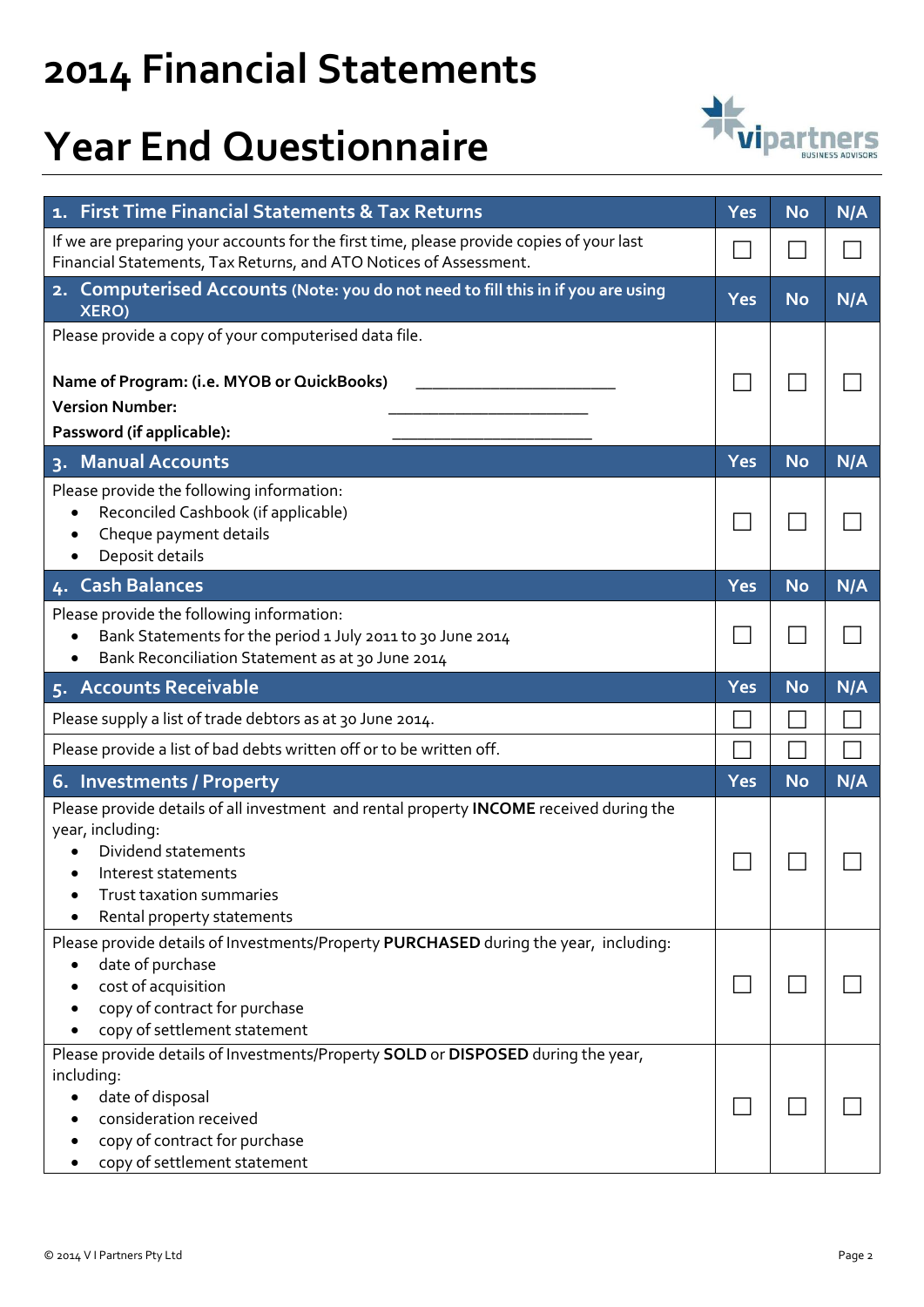## **Year End Questionnaire**



| 7. Stock / Inventory / Work in Progress                                                                                                                                       | <b>Yes</b> | <b>No</b> | N/A |
|-------------------------------------------------------------------------------------------------------------------------------------------------------------------------------|------------|-----------|-----|
| Please advise the value of Stock on hand / Work in Progress as at 30 June 2014.                                                                                               |            |           |     |
| Please circle the valuation method you have used:                                                                                                                             |            |           |     |
| Market<br>Cost<br>Replacement                                                                                                                                                 |            |           |     |
| Alternatively (for small business entities only) please confirm if the estimated value of stock<br>at 30 June 2014 differs from the value at 30 June 2014 by \$5,000 or less. |            |           |     |
| 8. Prepayments                                                                                                                                                                | Yes        | <b>No</b> | N/A |
| Have you paid any expense in advance that span two financial years? For example:<br>Subscriptions<br>Insurance<br>Internet / Phone Access<br>Legal Fees                       |            |           |     |
| <b>Fixed Assets</b><br>9.                                                                                                                                                     | <b>Yes</b> | <b>No</b> | N/A |
| Please provide details of assets PURCHASED during the year, including copy of invoice and<br>estimated useful life.                                                           |            |           |     |
| Please provide details of assets SOLD or DISPOSED during the year, including date and<br>consideration received.                                                              |            |           |     |
| Please review your depreciation schedule from the previous year. Have any of these assets<br>been scrapped, taken for personal use or traded in?                              |            |           |     |
| 10. Accounts Payable                                                                                                                                                          | Yes        | <b>No</b> | N/A |
| Please supply a list of trade creditors as at 30 June 2014.                                                                                                                   |            |           |     |
| Please provide a copy of credit card statements up to and including 30 June 2014.                                                                                             |            |           |     |
| 11. GST                                                                                                                                                                       | Yes        | <b>No</b> | N/A |
| Please provide copies of all Business Activity Statements (BAS) lodged during the year.                                                                                       |            |           |     |
| 12. Annual Leave / Long Service Leave                                                                                                                                         | Yes        | <b>No</b> | N/A |
| Please provide a schedule of leave entitlements as at 30 June 2014, including:<br><b>Employee Name</b><br>Number of Days Owed<br>Entitlement \$                               |            |           |     |
| 13. Wages / PAYG Withholding / Superannuation                                                                                                                                 | <b>Yes</b> | <b>No</b> | N/A |
| Please provide copies of Payment Summaries and Year-End Summary Statement.                                                                                                    |            |           |     |
| Please provide details of compulsory employee superannuation contributions, including date<br>of payment. Have all amounts cleared your bank account as at 30 June 2014?      |            |           |     |